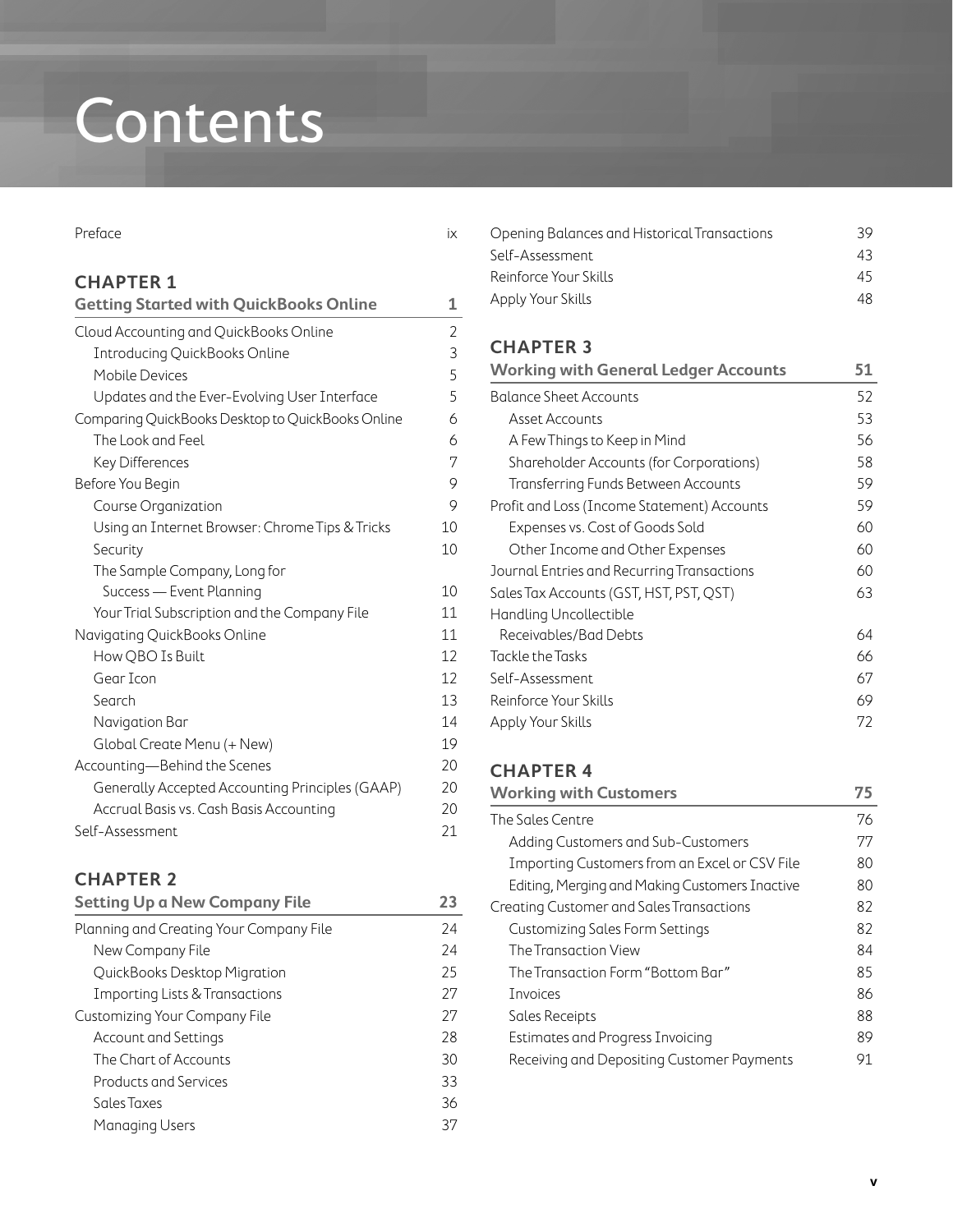| <b>Other Customer Transactions</b>         | 93  |
|--------------------------------------------|-----|
| Price Rules                                | 93  |
| Credit Memos and Refund Receipts           | 94  |
| Delayed Charges and Credits                | 96  |
| <b>Creating Customer and Sales Reports</b> | 97  |
| Projects                                   | 99  |
| Tackle the Tasks                           | 101 |
| Self-Assessment                            | 102 |
| Reinforce Your Skills                      | 104 |
| Apply Your Skills                          | 107 |

## **CHAPTER 5**

| <b>Working with Suppliers</b>                   | 111 |
|-------------------------------------------------|-----|
| The Expenses Centre                             | 112 |
| <b>Adding Suppliers</b>                         | 113 |
| Importing Suppliers from an Excel or a CSV File | 114 |
| Editing, Merging and Making Suppliers Inactive  | 114 |
| <b>Creating Supplier Transactions</b>           | 116 |
| <b>Customizing Expense Form Settings</b>        | 117 |
| <b>Bills</b>                                    | 118 |
| Cheque and Expense Transactions                 | 120 |
| Purchase Orders                                 | 123 |
| <b>Other Supplier Transactions</b>              | 124 |
| <b>Billable Expenses</b>                        | 124 |
| Supplier Credits and Refunds                    | 126 |
| Paying Bills                                    | 128 |
| Creating Supplier and Expense Reports           | 131 |
| <b>Accounts Payable Reports</b>                 | 131 |
| Other Supplier Reports                          | 133 |
| Tackle the Tasks                                | 134 |
| Self-Assessment                                 | 136 |
| Reinforce Your Skills                           | 138 |
| Apply Your Skills                               | 140 |

## **CHAPTER 6**

| <b>Managing Banking</b>                         | 143 |
|-------------------------------------------------|-----|
| The Banking Centre (a.k.a. Transactions Centre) | 144 |
| Connecting the Accounts                         | 144 |
| <b>Bank Feeds Overview</b>                      | 145 |
| For Review, Categorized and Excluded            | 146 |
| Categorizing or Entering Transactions           | 147 |
| <b>Split and Multiple Transactions</b>          | 152 |
| Managing Bank Rules                             | 153 |
| Receipt Import and Capture                      | 155 |
| <b>Reconciling Accounts</b>                     | 156 |
| Tackle the Tasks                                | 160 |

| Self-Assessment       | 161 |
|-----------------------|-----|
| Reinforce Your Skills | 163 |
| Apply Your Skills     | 166 |

#### **CHAPTER 7**

| All in a Day's Work!            | 169 |
|---------------------------------|-----|
| Before You Begin                | 170 |
| Week Ending August 15, 2026     | 173 |
| Thursday, August 13, 2026       | 173 |
| Friday, August 14, 2026         | 173 |
| Saturday, August 15, 2026       | 174 |
| Create a Report                 | 174 |
| Prepare Your Deliverables—Set 1 | 175 |
| Week Ending August 22, 2026     | 175 |
| Thursday, August 20, 2026       | 175 |
| Friday, August 21, 2026         | 175 |
| Saturday, August 22, 2026       | 175 |
| Prepare Your Deliverables-Set 2 | 176 |
| Week Ending August 29, 2026     | 176 |
| Thursday, August 27, 2026       | 176 |
| Friday, August 28, 2026         | 176 |
| Saturday, August 29, 2026       | 177 |
| Prepare Your Deliverables-Set 3 | 177 |
| Tuesday, September 1, 2026      | 177 |
| Prepare Your Deliverables-Set 4 | 178 |
| Look at the Big Picture         | 178 |

#### **APPENDIX A**

#### **Introduction to QuickBooks**

| <b>Online Accountant</b>           |     |
|------------------------------------|-----|
| QuickBooks Online Accountant       | 180 |
| Everything in One Place            | 180 |
| Practice Management                | 181 |
| Accessing Client QBO Company Files |     |
| Through QBOA                       | 187 |
| In Conclusion                      | 188 |

## **APPENDIX B**

| <b>Accounting Essentials</b>                  | 189 |
|-----------------------------------------------|-----|
| The Accounting Cycle                          | 190 |
| <b>Generally Accepted Accounting</b>          |     |
| Principles (GAAP)                             | 191 |
| Accrual vs. Cash Accounting Methods           | 191 |
| <b>Financial Statements</b>                   | 191 |
| The Accounting Equation and the Balance Sheet | 192 |
| Profit and Loss (Income Statement)            | 193 |
| Debits and Credits and Their Impact           |     |
| on the General Ledger                         | 196 |
| Trial Balance Review                          | 197 |